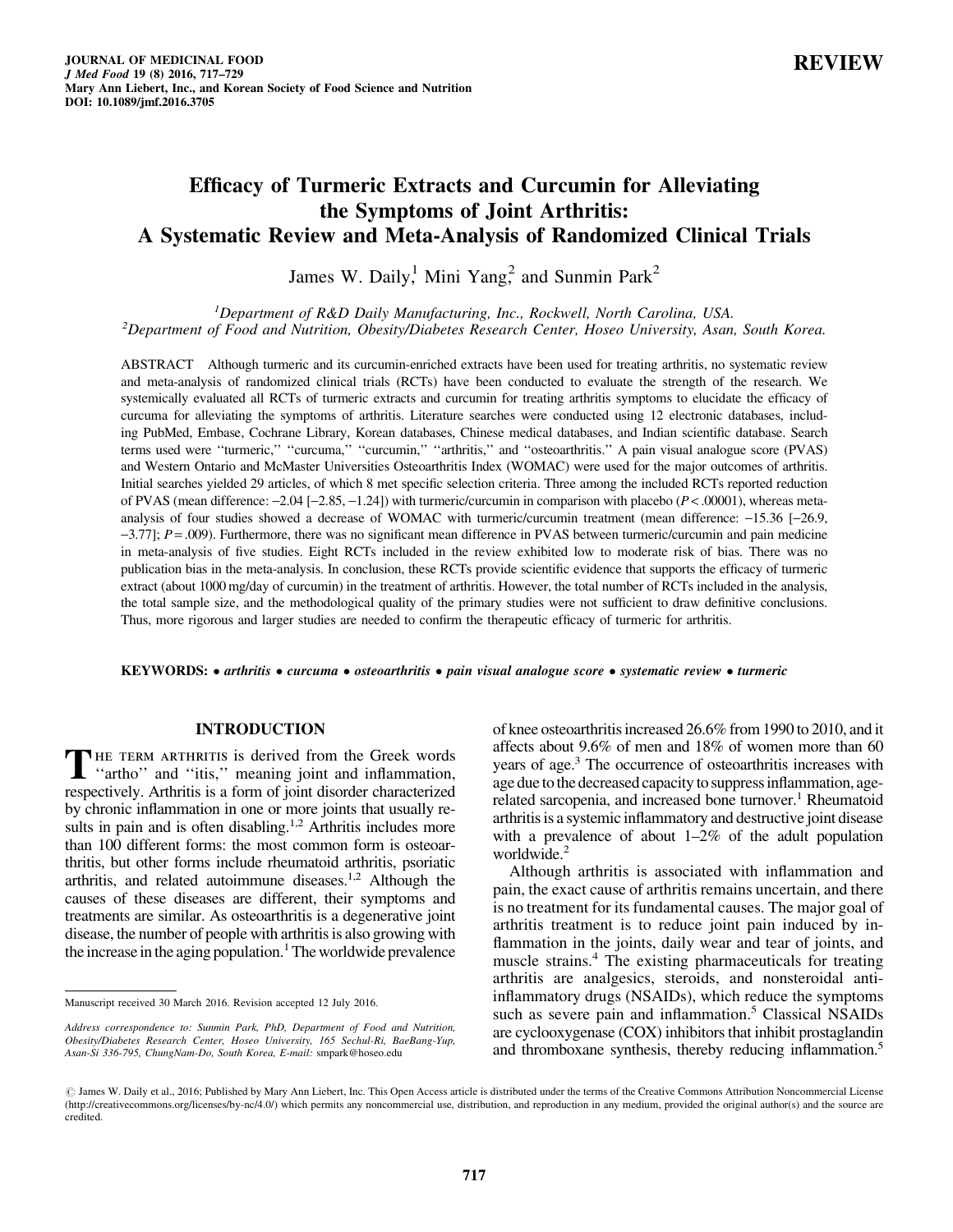New NSAIDs selectively inhibit COX-2 and are usually specific to inflamed tissue, which decreases the risk of peptic ulcer.5 However, their long-term use cannot be sustained due to inadequate pain relief, immune disturbances, and serious gastrointestinal and cardiovascular adverse events.<sup>6</sup> Therefore, herbal therapies with anti-inflammatory properties and minimum side effects are needed for the treatment of arthritis, including rheumatoid arthritis and osteoarthritis, especially after the withdrawal of many Food and Drug Administration-approved anti-inflammatory drugs.7

Curcuma longa and Zingiber officinale, both of which belong to the Ziangiberaceae family, are potential alternative medicines for arthritis.<sup>8,9</sup> They have been used as seasonings in many ethnic cuisines in various countries such as Bangladesh, India, and Pakistan. They have long been used as anti-inflammatory treatments in traditional Chinese and Ayurvedic medicines.<sup>10</sup> The effective components of Z. officinale: gingerols, shogaols, zingerone, and paradol, and ginger itself have been reported to exert anti-inflammatory effects by inhibiting COX-1 and COX-2, nuclear factor kappalight-chain-enhancer of activated B cells ( $NF-\kappa B$ ), and 5-lipoxygenase  $(5\text{-LOX})$ .<sup>11</sup> Several systematic reviews of clinical trials have shown that ginger may reduce the subjective experience of pain in some conditions such as muscular diseases.12 In addition, turmeric extracts have activities similar to ginger although they have different effective compounds. Several studies have evaluated the efficacy of turmeric extracts for the treatment of musculoskeletal disorders.13

Although turmeric belongs to the Zingiberaceae family, turmeric contains different bioactive components, mainly curcumin and demethoxycurcumin, bis-demethoxycurcumin, and turmeric essential oils. When used as an alternative medicine or dietary supplement, turmeric is typically used as an extract that is standardized to 80–95% curcuminoids, primarily curcumin. Turmeric and its derivatives have antiinflammatory activities. Unlike ginger, turmeric and curcumin do not modulate COX-1 activity,<sup>14,15</sup> but modify  $NF-\kappa B$  signaling, proinflammatory cytokines such as interleukin production and phospholipase A2, COX-2, and 5-LOX activities. Curcumin also modulates the expressions of various transcription factors involved in energy metabolism such as signal transducer and activator of transcription, peroxisome proliferator-activated receptor- $\gamma$ , activator protein-1, cAMP responding element binding protein, estrogen response element, and others.<sup>15</sup> As a result, turmeric and its components have been reported to exert beneficial effects on osteoarthritis, type 2 diabetes, and dyslipidemia. Turmeric is better tolerated than ginger and pepper due to being less hot and spicy. Therefore, it is important to conduct a systematic review of the antiarthritis effects of curcuma.

The purpose of this review was to systemically evaluate all randomized clinical trials (RCTs) of turmeric and curcumin for treating arthritis symptoms and to elucidate the efficacy of curcuma for alleviating the symptoms of arthritis. To the best of our knowledge, this is the first systematic review and meta-analysis of RCTs on the efficacy of turmeric for arthritis symptoms.

## METHODS

#### Data sources and selection criteria

The following electronic databases were searched: PubMed, Embase, Cochrane Library, Korean databases such as DBpia, the Research Information Service System (RISS), the Korean Information Service System (KISS), Chinese medical databases such as China National Knowledge Infrastructure (CNKI) and the Chinese Scientific Journals Database, the Indian Medical Journals and the Indian Journals. Dissertations were also included. The search was conducted in the databases using proper languages of English, Korean, and Chinese. The following keywords of Medical Sub Headings (MeSH) were used as search terms: "curcumin," "curcuma," "turmeric," "Curcuma domestica,'' ''Curcuma Longa,'' ''arthritis,'' ''osteoarthritis,'' ''randomized,'' ''controlled trial,'' and ''clinical trial.'' In the systematic review, all RCTs were included from the available databases (as far back as 1966 in PubMed) up to April, 2016, that had examined the effects of turmeric (Curcuma) and curcumin on arthritis.

#### Article evaluation and selection

Two independent reviewers ( J.W.D. and M.Y.) screened the articles. In the first screening, the related articles were identified by the titles and abstracts of the articles and the relevant articles were retrieved in full text and validated for inclusion in the systematic review. The third reviewer (S.P.) independently validated the selected articles.

#### Eligibility criteria for studies used in this review

All prospective randomized clinical studies using turmeric (C. *longa* and the synonym *domestica*) and curcumin for the treatment of arthritis were included in this systematic review. Exclusion criteria included in vitro studies, in vivo studies in nonhuman species, studies that were only published in abstract form or included insufficient data to properly evaluate the outcomes, nonclinical trial studies, and studies in which arthritis was not the primary outcome measured, and then we eliminated the duplicates. A flow diagram of the article selection process is shown in Figure 1. Although no language barriers were imposed, all studies included in this review were written in English. Dissertations about randomized clinical studies were also included.

#### Subjects and intervention

Subjects included in the studies were mostly middleage and elderly men and women, although the ages varied among the studies. Subjects were recruited with degenerative primary knee osteoarthritis<sup>16–23</sup> and rheumatoid arthritis $24$  with mild-to-moderate severity according to the American Rheumatism Association criteria. Subjects in most studies had pain scores  $\geq$ 5 of 10 on the numerical rating scale.25 Inclusion criteria are summarized by study in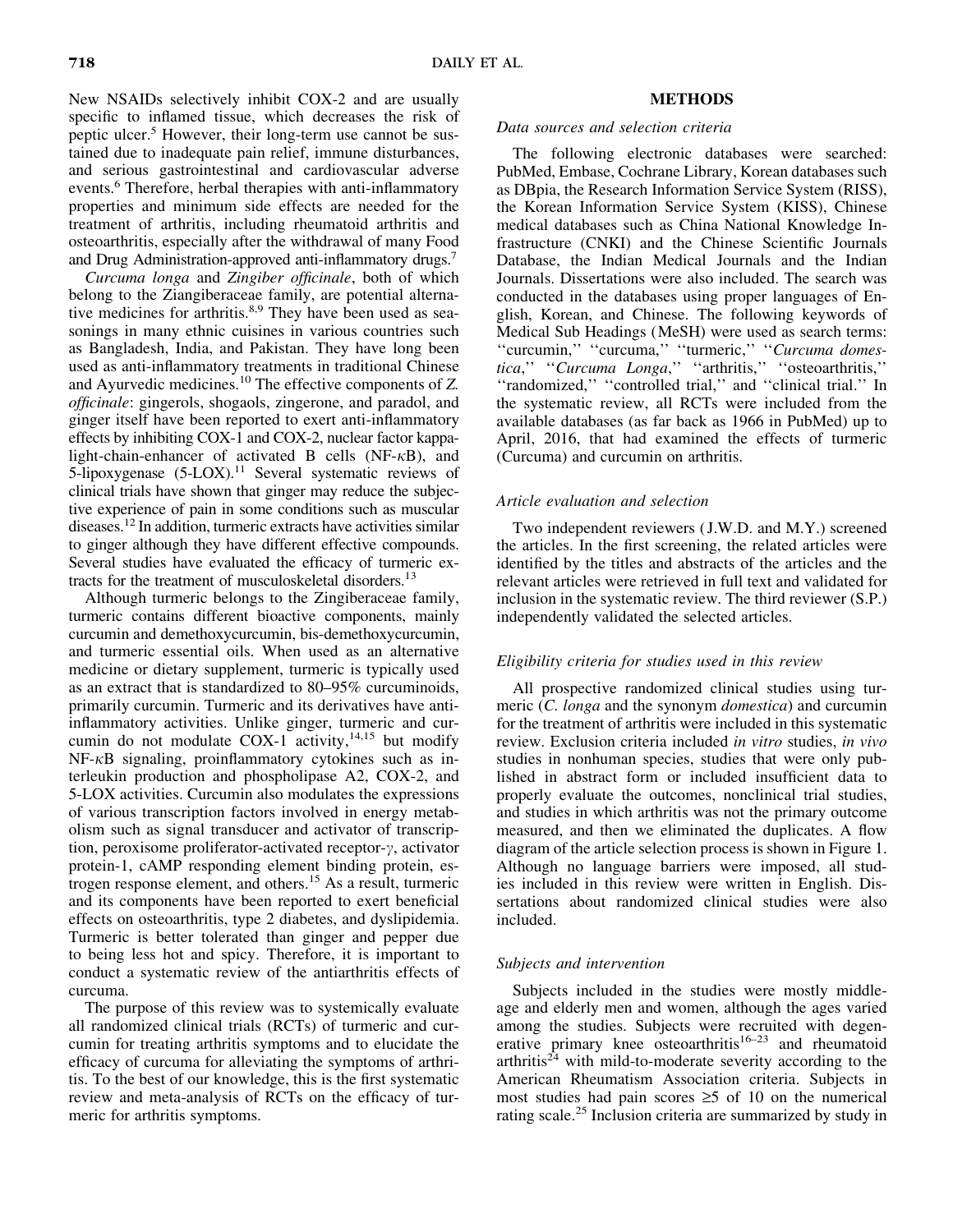

FIG. 1. Flowchart of the selection process of the randomized clinical trials for systematic review.

Table 1. Two studies did not include exclusion criteria.20,21 Exclusion criteria of subjects were somewhat different among the other studies but four studies excluded the patients who had conditions that would prevent the use of treatment protocols such as abnormal liver or renal function, history of peptic ulcer, allergy to curcumin, curcuminoids, or other drugs used in the study such as ibuprofen, diclofenac sodium, and glucosamine.16–18,24 Several studies excluded subjects with conditions that would interfere with the outcome assessments or act as confounders in the study, including secondary osteoarthritis, candidates for surgical joint replacement or any other surgical treatment, presence of heart, renal, and liver failure, using corticosteroids with doses more than 10 mg/day during the preceding 3 months, history of psychological disorders, and intraarticular injections during the preceding 3 months.<sup>17,19,22–24</sup> Other exclusions included pregnancy or lactation,<sup>19,23,24</sup> body mass index  $>25$ ,<sup>19,23</sup> severe bone or joint deformity,<sup>23</sup> history of infections resulting in hospitalization, $24$  recent use of antiinflammatory drugs, or abuse of drugs or alcohol.<sup>24</sup> The subjects were instructed not to use any medications or herbs other than those provided by the study during the experimental periods.

The studies included in the systematic review utilized turmeric extracts and its components, mostly curcuminoids, and in one study polysaccarides, which were considered as the primary effective component for osteoarthritis. Ethanolic extracts of turmeric were used in two studies,  $16,18$  and water extracts rich in polysaccharides were used in one study.<sup>22</sup> In the remaining five studies,<sup>17,19–21,24</sup> curcumin or curcumin-containing mixture was considered as treatments (Table 1).

#### Outcome measures

Osteoarthritis and rheumatoid arthritis have similar symptoms such as pain, tenderness, swelling, and stiffness. The severity of arthritis was determined by the Western Ontario and McMaster Universities Osteoarthritis Index (WOMAC)<sup>26</sup> and pain visual analogue score  $(PVAS)^{27}$  for pain. WOMAC is a standardized index for the assessment of the severity of osteoarthritis symptoms. PVAS is a tool widely used to measure pain. The validity and reliability of WOMAC and PVAS have been established.<sup>26</sup> WOMAC consisted of subclasses 5 items for pain, 2 items for stiffness, and 17 items for physical functioning. Each item was rated from 0 to 4 and the total scoring for pain, stiffness, and physical function was calculated by adding each item for the categories. However, one study<sup>22</sup> measured only five items for pain. Subjects answered a perception of pain intensity on a 10 cm horizontal scale in the PVAS assessment and the severity was represented by the scores of 0–10. In WOMAC and PVAS, a lower score indicated less severe symptoms. WOMAC for pain and PVAS were used as outcome measures for meta-analysis.

Other outcome measures used in the studies were to evaluate function of joints and stiffness when pain was determined by PVAS. In addition, pain associated with daily tasks such as running and walking upstairs,  $16,21,24$  clinician global impression of change, $22$  and Lequesne's pain functional index  $(LPFI)^{17}$  was measured.

# Quality assessment of the articles

The Cochrane tool was used to assess quality of the RCT articles included in this systematic review by determining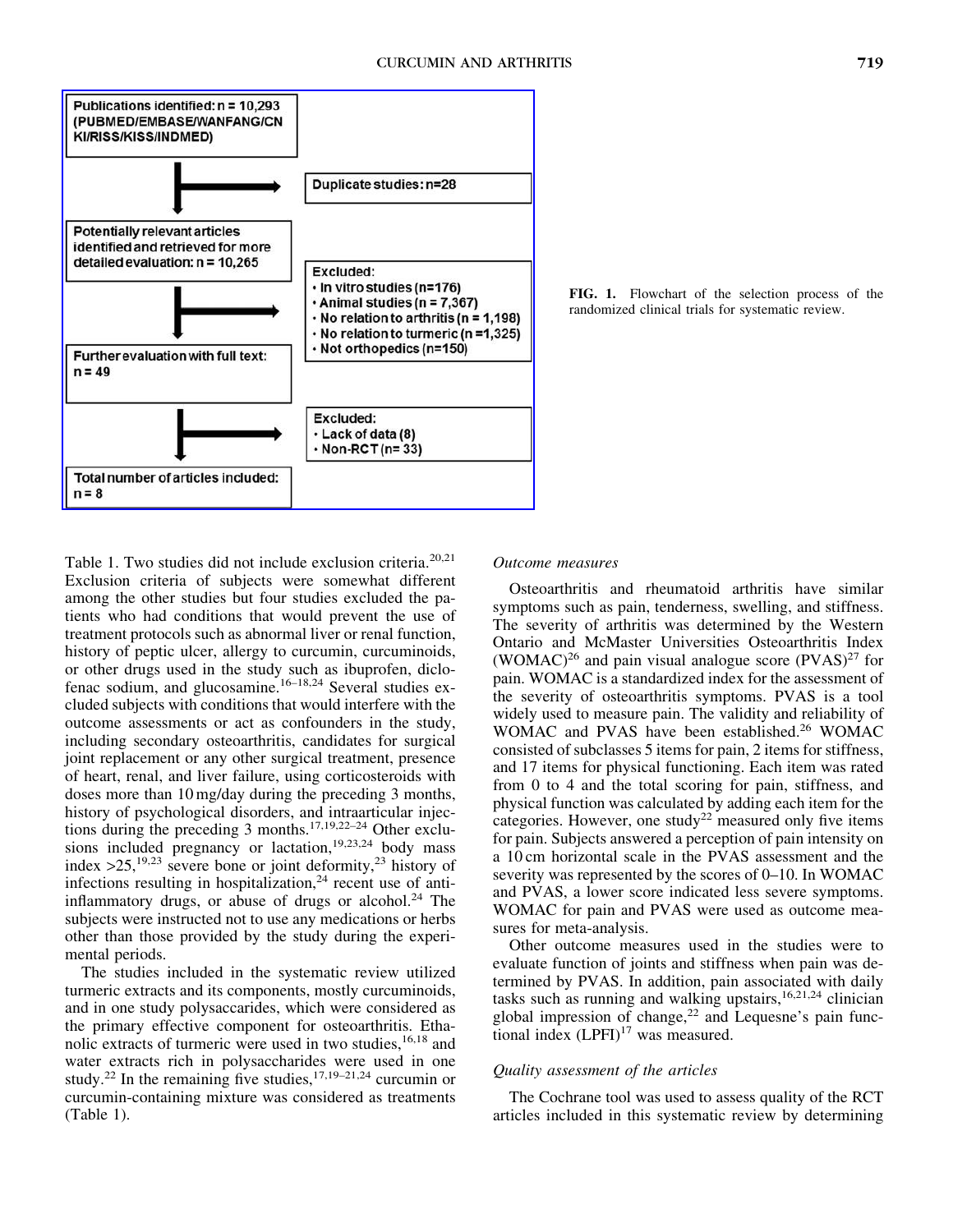| year, country,<br>First author<br>reference) | Study design<br>Gender (n) <sup>a</sup>                            | of patients/diseases<br>characteristics<br>Number and                                                                             | Inclusion criteria                                                                                                                                                                                      | of turmeric extracts<br>and curcumin<br>Preparation<br>(powder)                                       | Experimental intervention<br>(type, dose, and duration)                                                                         | and duration)<br>intervention<br>(type, dose,<br>Control                                                     | $groups$ $\left( n\right) ^{b}$<br>Treatment                                     |
|----------------------------------------------|--------------------------------------------------------------------|-----------------------------------------------------------------------------------------------------------------------------------|---------------------------------------------------------------------------------------------------------------------------------------------------------------------------------------------------------|-------------------------------------------------------------------------------------------------------|---------------------------------------------------------------------------------------------------------------------------------|--------------------------------------------------------------------------------------------------------------|----------------------------------------------------------------------------------|
| Thailand, 16)<br>Kuptniratsaikul<br>(2009,   | parallel groups<br>RCT with two<br>M $(n=21)$ &<br>$F(n=86)$       | <b>B</b> 60.0 ± 8.4 years)<br>$CR61.4 \pm 8.7$<br>107 subjects<br>age 50+<br>$\delta$                                             | Pain score of >5 of 10<br>3. Crepitus with motion<br>2. Morning stiffness<br>$.$ Age >50 years<br>$\frac{1}{4}$                                                                                         | (mainly curcuminoids)<br>Ethanolic extract of<br>and powdering<br>turmeric                            | 250 mg curcuminoids<br>Curcuma domestica<br>extract capsules:<br>6 weeks<br>$4 \times$ /day                                     | 400 mg/tablet<br>twice daily<br>Ibuprofen:<br>6 weeks                                                        | 2. IB $(n=46)$<br>1.CR $(n=45)$                                                  |
| Chandran (2012,<br>USA, 24)<br>India &       | parallel groups<br>RCT with three<br>M $(n=7)$ and<br>$F (n = 38)$ | Age $18-65$<br>(CR 47.9±8.6<br>$48.9 \pm 10.8$<br>45 subjects<br>$47.0 \pm 16.2$<br>$CR+DI$<br>RA                                 | (functional class I or II)<br>2. Diagnosed with RA<br>and disease activity<br>$\Delta$ ge 18-65 years<br>score $>5.1$                                                                                   | Curcumin                                                                                              | Curcumin: 500 mg/capsule<br>50 mg/capsule twice<br>diclofenac sodium<br>Curcumin 500 mg+<br>twice daily<br>8 weeks<br>daily     | twice daily<br>Diclofenac<br>capsule<br>sodium<br>$50\,\mathrm{mg}$<br>8 weeks                               | 1. CR $(n=15)$<br>2. DI $(n=15)$<br>3. CR+DI<br>$(n=15)$                         |
| Pinsornsak (2012,<br>Thailand, 21)           | parallel groups<br>RCT with two<br>$M(n=13)$ and<br>$F(n = 62)$    | years, $45-54$ : $n=16$<br>More than 75: $n=5$ )<br>55–64: $n = 24$<br>65-74: $n=30$<br>107 Subjects<br>Age $38 - 80$<br>$\delta$ | . More than 38 years of age<br>Crepitus on active motion<br><30 minutes of joint<br>6. No palpable warmth<br>. Bony enlargement<br>morning stiffness<br>Bony tenderness<br>of synovium<br>$\mathcal{L}$ | Curcumin powder                                                                                       | Diclofenac 25 and 250 mg<br>Twice daily<br>3 months<br>curcumin                                                                 | Diclofenac 25<br>and 250 mg<br>Twice daily<br>placebo<br>3 months                                            | 2. DI $(n=44)$<br>$(n = 44)$<br>$1.$ CR+DI                                       |
| Madhu (2013,<br>India, 22)                   | parallel groups<br>RCT with four<br>M $(n=37)$ and<br>$F (n = 83)$ | GS $56.8 \pm 8.0$ years)<br>Age 40+<br>(TR 56.6±10.6<br>PL $56.8 \pm 10.0$<br>120 subjects<br>$58.2 \pm 9.3$<br>$IR+GS$<br>రే     | Diagnosis of knee OA<br><b>4.</b> Radiological evidence<br>of OA grades 2 and 3<br>Duration of pain was<br>at least 6 months<br>Age $40+$                                                               | rich in polysaccharides<br>Polar extract of turmeric<br>(Turmacin <sup>TM</sup> )<br>powdering<br>and | 500 mg/capsule<br>375 mg/capsule<br>Turmeric extract:<br>Turmeric extract<br>500 mg+GS<br>twice daily<br>twice daily<br>42 days | 500 mg/capsule<br>$GS$ 375 mg/<br>twice daily<br>twice daily<br>(cellulose)<br>capsule<br>Placebo<br>42 days | 2. TR $(n=29)$<br>3. GS $(n=28)$<br>4. TR+GS<br>$(n = 29)$<br>$(n=24)$<br>$L$ PL |
|                                              |                                                                    |                                                                                                                                   |                                                                                                                                                                                                         |                                                                                                       |                                                                                                                                 |                                                                                                              | (continued)                                                                      |

TABLE 1. SUMMARIES OF SUBJECTS' INCLUSION CRITERIA AND INTERVENTION STRATEGIES Table 1. Summaries of Subjects' Inclusion Criteria and Intervention Strategies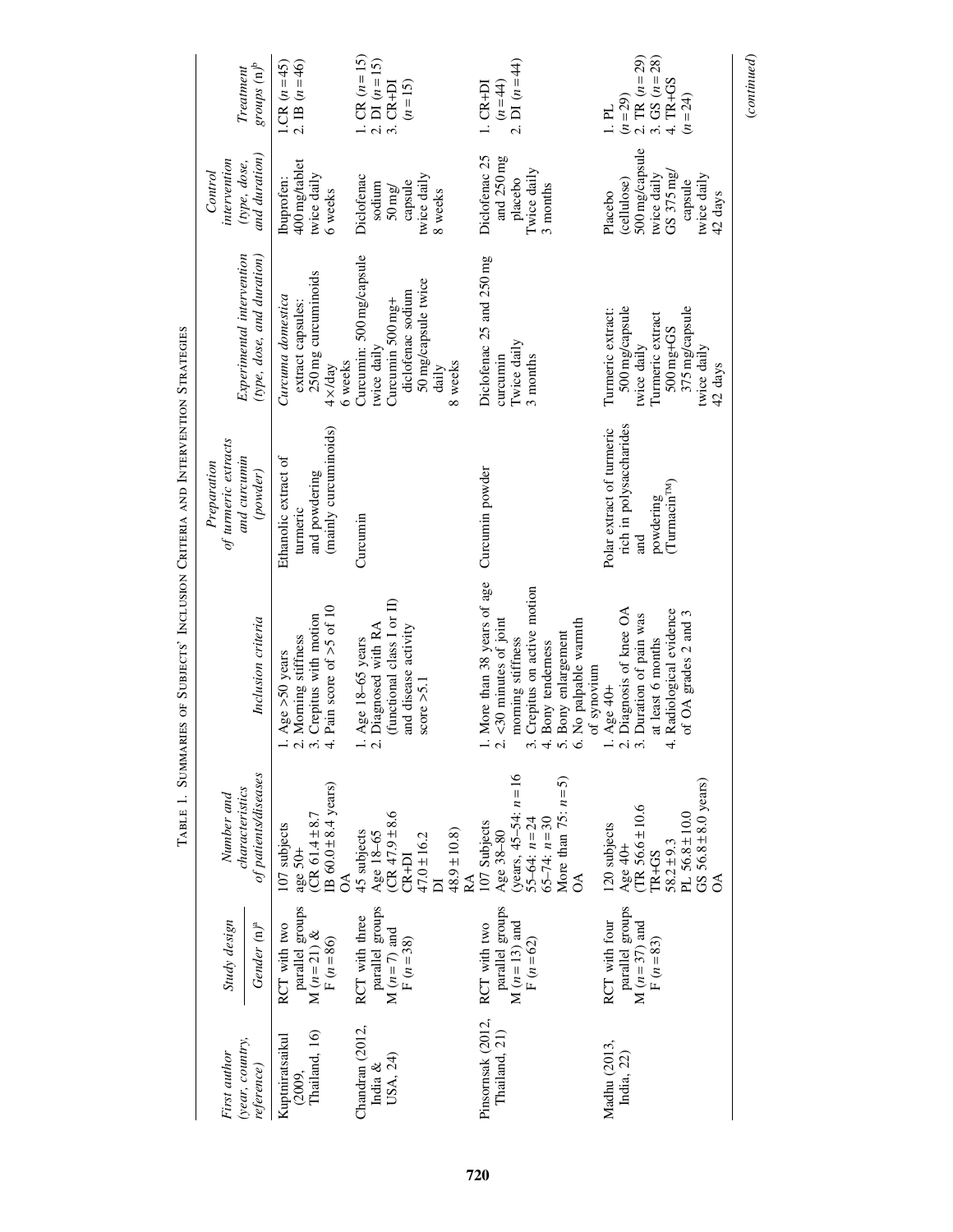| $groups$ $\bf (n)^b$<br>Treatment                               | 2. GS $(n=61)$<br>$1.$ CR+GS<br>$(n=63)$                                                                                                                                                                                                                                    | 1. CR $(n=21)$<br>2. PL $(n=19)$                                                          | 1. CR $(n=18)$<br>2. PL $(n=23)$                                                                           | $(n=171)$<br>$(n=160)$<br>1. C <sub>R</sub><br>$2. \text{ } \Box$                     |
|-----------------------------------------------------------------|-----------------------------------------------------------------------------------------------------------------------------------------------------------------------------------------------------------------------------------------------------------------------------|-------------------------------------------------------------------------------------------|------------------------------------------------------------------------------------------------------------|---------------------------------------------------------------------------------------|
| and duration)<br>intervention<br>(type, dose,<br>Control        | glucosamine<br>1 capsule/day<br>Chondroitin<br>$400\,\mathrm{mg}$<br>500mg<br>sulfate<br>4 months                                                                                                                                                                           | three/day<br>Inert starch<br>6 weeks<br>Placebo                                           | 6 capsules/day<br>dextrin, and<br>maltose)<br>(starch,<br>8 weeks<br>Placebo                               | i <sup>200</sup> mg/day<br><b>Ibuprofen</b><br>4 weeks                                |
| Experimental intervention<br>(type, dose, and duration)         | Regenasure (glucosamin)<br>Each 1 capsule/day<br>Meriva 500 mg+<br>$500\,\mathrm{mg}$<br>4 months                                                                                                                                                                           | C3 <sup>®</sup> complex 500 mg<br>Bioperine 5 mg<br>6 weeks<br>$3 \times$ /day            | Theracurmin (180 mg/day,<br>curcuminoids)<br>6 capsules/day<br>8 weeks                                     | Curcumin extracts<br>$1500\,\mathrm{mg/day}$<br>4 weeks                               |
| of turmeric extracts<br>and curcumin<br>Preparation<br>(powder) | bisdemethoxycurcumin<br>demethoxycur-cumin<br>and microcrystalline<br>phosphatidylcholine<br>Curcuminoid mixture<br>contains curcumin<br>cellulose $(40\%)$ .<br>mixture $(20\%)$ ,<br>Meriva: natural<br>curcuminoid<br>$(40\%).$<br>$(15\%)$<br>$(75%)$ ,<br>(10%)<br>and | (C3 <sup>®</sup> complex) with<br>Bioperine pepper<br>Curcuminoids<br>extract             | powder of curcumin<br>Water dispersible                                                                    | curcuminoids (75–<br>Ethanolic extract of<br>turmeric and<br>powdering:<br>85%)       |
| Inclusion criteria                                              | To perform the treadmill<br>WOMAC questionnaire<br>To understand the<br>walking test                                                                                                                                                                                        | . Age less than 80 years<br>primary knee OA<br>2. Degenerative<br>3. Bilateral OA         | Kellgren-Lawrence grades<br>radiographic classification<br>of II or III upon<br>2. Knee OA<br>$1.$ Age 40+ | . More than 50 years of age<br>3. Pains scale $\geq$ 5 out of 10<br>2. Had primary OA |
| of patients/diseases<br>characteristics<br>Number and           | Age: no age limits<br>$55.8 \pm 5.8$ years)<br>124 subjects<br>$CR \pm GS$<br>$56.6 \pm 4.7$<br>$CN+GS$<br>$\delta$                                                                                                                                                         | Age less than 80 years<br>PL 59.1 $\pm$ 17.3 years)<br>$CR$ 57.3 $\pm$ 8.8<br>53 subjects | Age 40+<br>(CR 71.9 ± 5.3<br>PL $66.1 \pm 7.2$<br>50 subjects<br>$\delta$                                  | Age $\geq 50$<br>(CR 60.3±6.8<br>IB $60.9 \pm 6.9$<br>331 subjects<br>$\delta$        |
| Study design<br>Gender (n) <sup>a</sup>                         | parallel groups<br>$M(n=61)$ and<br>RCT with two<br>$F(n=63)$                                                                                                                                                                                                               | parallel groups<br>RCT with two<br>$M(n=9)$ and<br>$F(n=31)$                              | parallel groups<br>RCT with two<br>$M(n=9)$ and<br>$F(n=41)$                                               | parallel groups<br>M $(n=35)$ and<br>RCT with two<br>$F (n = 296)$                    |
| (year, country,<br>First author<br>reference)                   | Belcaro (2014,<br>Italy, $19$ )                                                                                                                                                                                                                                             | Panahi (2014,<br>IRAN, 17)                                                                | Nakagawa (2014,<br>Japan, 20)                                                                              | Thailand, 18)<br>Kuptniratsaikul<br>(2014.                                            |

Table 1. (Continued)

TABLE 1. (CONTINUED)

CN, chondroitin; CR, curcumin; DI, diclofenac sodium; GS, glucosamine; IB, ibuprofen; OA, osteoarthritis; PL, placebo; RA, rheumatoid arthritis; RCTs, randomized clinical trials; TR, turmeric extract; turmeric extract; IK, mais; липса δ ٳ KA,  $\mathcal{L}$ , place LB, ibuprofen; UA, CN, chondroitin; CR, curcumin; DI, diclofenae sodium; GS, glucosamine; WOMAC, Western Ontario and McMaster Universities Osteoarthritis Index.<br>WOMAC, Western Ontario and McMaster Universities Osteoarthritis Index.<br>"The numb WOMAC, Western Ontario and McMaster Universities Osteoarthritis Index.

aThe number of subjects to be recruited initially.

bThe number of subjects who had participated until the end of the study.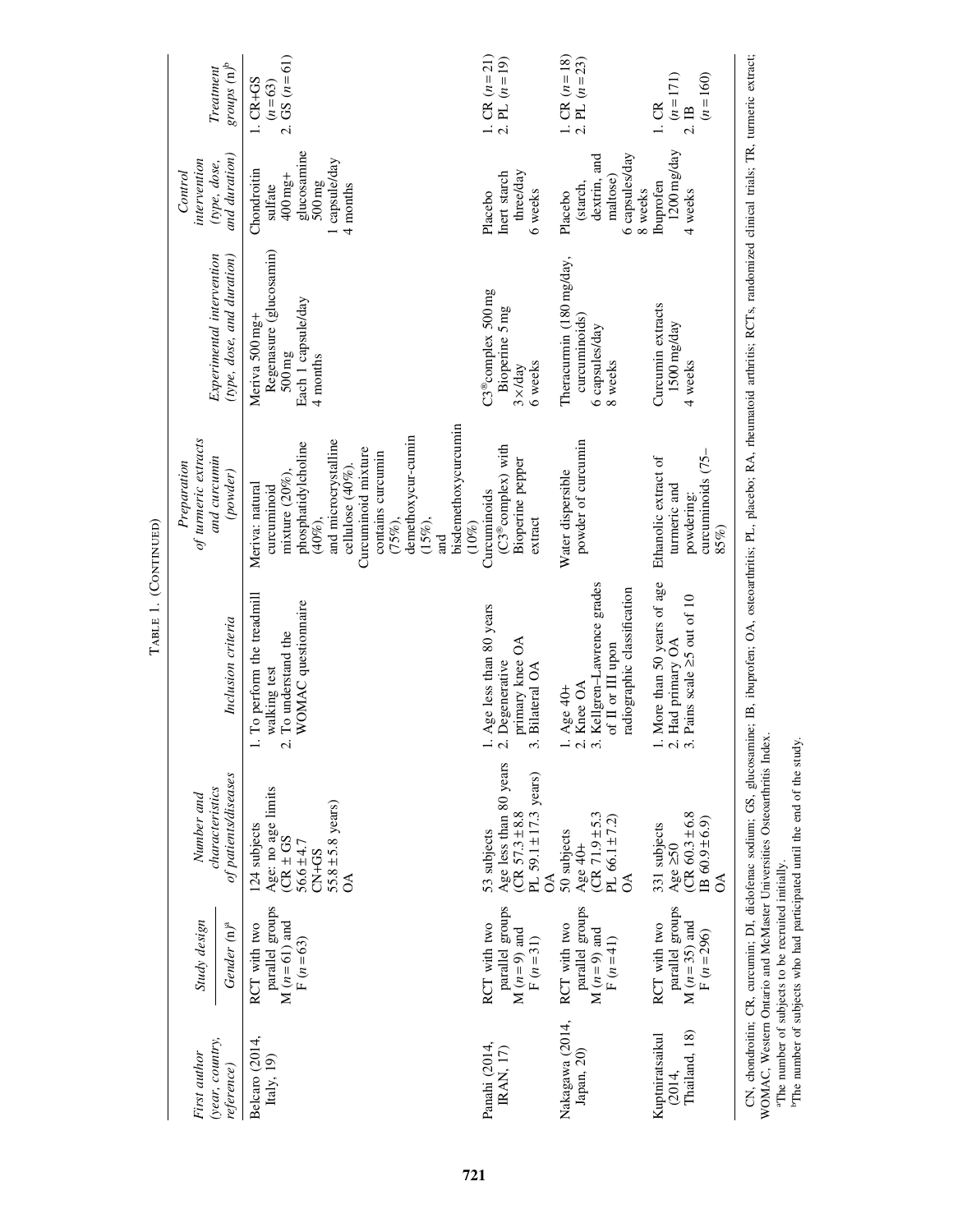the risk of bias (ROB).<sup>28</sup> This validated tool consists of the following eight categories: (1) random sequence generation, (2) allocation concealment, (3) blinding of participants, (4) assessor blinding, (5) reporting drop out or withdrawal, (6) intention to treat, (7) selective outcome reporting, and (8) other potential bias. Each category was scored as H, high ROB, U, uncertain ROB, or L, low ROB. Three independent reviewers (M.Y., S.P., and J.W.D.) performed the quality assessment, and disagreement on scores was resolved through discussion.

## Data analysis

The data used for the meta-analysis were continuous variables of PVAS and arthritis symptoms (WOMAC for pain), and means and standard deviations were used for the  $meta$ -analysis. However, two studies<sup>20,21</sup> were not included in the meta-analysis since they did not provide the means and standard deviations in the articles. Standard mean differences and 95% confidence intervals (CIs) were calculated for a PVAS and WOMAC using the Cochrane Collaboration's software (RevMan Version 5.0 for Windows; The Nordic Cochrane Centre, Copenhagen, Denmark). Since the studies showed small variations in clinical heterogeneity between each study such as age, dose of curcuma, and treatment duration, the studies had low heterogeneity. However, in some meta-analysis, PVAS and WOMAC for pain were pooled together since both indexes presented the intensity of pain but their scales were different. When both indexes were pooled, random effect models were used. In addition, the heterogeneity was quantitatively confirmed with the heterogeneity analysis (Cochran's  $Q$ ) of studies in meta-analysis. In the heterogeneity test, the heterogeneity of the included studies was considered to be low at  $\tilde{l}^2 \le 25\%$ , moderate at  $I^2 \le 50\%$ , high at  $I^2 \le 75\%$ , and very high at  $I^2$  $> 75\%$ <sup>29</sup> When  $I^2$  value was low, the fixed effect model was selected and otherwise the random model was used. The meta-analysis was conducted with data from parallel-group design studies between curcuma and placebo treatments or pain killer treatment. Funnel plots were used to detect reporting biases for this systematic review since the number of studies included was less than 10.

# Subgroup analysis

Eight studies were included in the systematic review, but all could not be included in the meta-analysis since their control groups were either placebo or pain killer, and the data formats were not matched with each other. Six studies provided means and standard deviation of PVASs,<sup>16,17,20-22,24</sup> whereas four studies gave those of WOMAC.<sup>17,18,22,23</sup> Thus, six and four studies were included in the meta-analyses of PVAS and WOMAC, respectively. The subgroup analysis could not be done for this study. Fortunately, the dosage of curcumin or turmeric was similarly assigned among the studies: it was prescribed with about 1 g/day without giving other pain killers and about 500 mg/day with pain killers. However, the experimental periods varied among the studies and ranged from 4 weeks to 4 months. It is better to conduct meta-analysis with subgroups according to short-term and long-term studies. Although the meta-analysis could not be performed according to the duration of the study, the adverse effects were reviewed with the duration of the study.

# RESULTS

#### Summary of included studies

A total of 10,293 studies were found in the initial electronic searches from PubMed, Embase, WANFANG, CNKI, RISS, KISS, and IndMED, and 28 duplicates were removed. From the remaining 10,265 studies, those potentially not related RCT studies about curcumin and arthritis were removed and the details of the removed studies were as follows: 176 in vitro studies, 7367 animal experiments, 1198 no relation to arthritis, 1325 no relation to turmeric or curcumin, and 150 nonarthritis orthopedic-related studies (Fig. 1). Further evaluation of the full texts resulted in the elimination of 8 studies with lack of data and 33 studies due to non-RCT. Finally, eight RCTs met the inclusion criteria (Fig. 1). The eight RCTs were used for the systematic review.16–18,20–24 The subject characteristics and intervention strategies of the included RCTs are summarized in Table 1 and intervention results and adverse events are organized in Table 2.

Middle-age and elderly adults of both genders were mainly included in the selected studies (Table 1). Subjects in the selected studies had arthritis with either PVAS greater than 5 or with morning stiffness lasting less than 30 min, indicating moderate symptoms of osteoarthritis (Table 1). Subjects were excluded when they had the following problems: allergy to curcuminoids and pain killers such as ibuprofen that were used as the control group, secondary arthritis, current use of any immunotherapy, including corticosteroids, liver damage, serious chronic metabolic diseases other than arthritis such as diabetes, inflammatory disorders, heart, renal, and liver failure, and severe arthritis to be a candidate for surgical joint replacement.

Six of the studies were performed in Middle East and Asian countries and two studies were conducted in the United States and Italy as given in Table 2. Six RCTs, <sup>16-21,23</sup> one  $RCT<sup>24</sup>$  and one  $RCT<sup>22</sup>$  had two-arm, three-arm, and four-arm parallel design, respectively. The three-arm parallel design study included the groups of curcumin only, curcumin+diclofenac sodium, and diclofenac sodium groups, and the four-arm parallel design study consisted of curcumin only, curcumin+glucosamine, glucosamine only, and placebo. Six RCTs contained curcumin powder and placebo groups<sup>17,20-24</sup> and four studies used pain killers such as ibuprofen, diclofene, or glucosamine as a control group.16,18,22,24 The dosage of curcumin was varied in different studies within 100–2000 mg/day and the curcumin or turmeric was provided one to four times a day with up to 500 mg per time. One study<sup>22</sup> used a polysaccharide-rich extract that contained no curcumin (Table 2).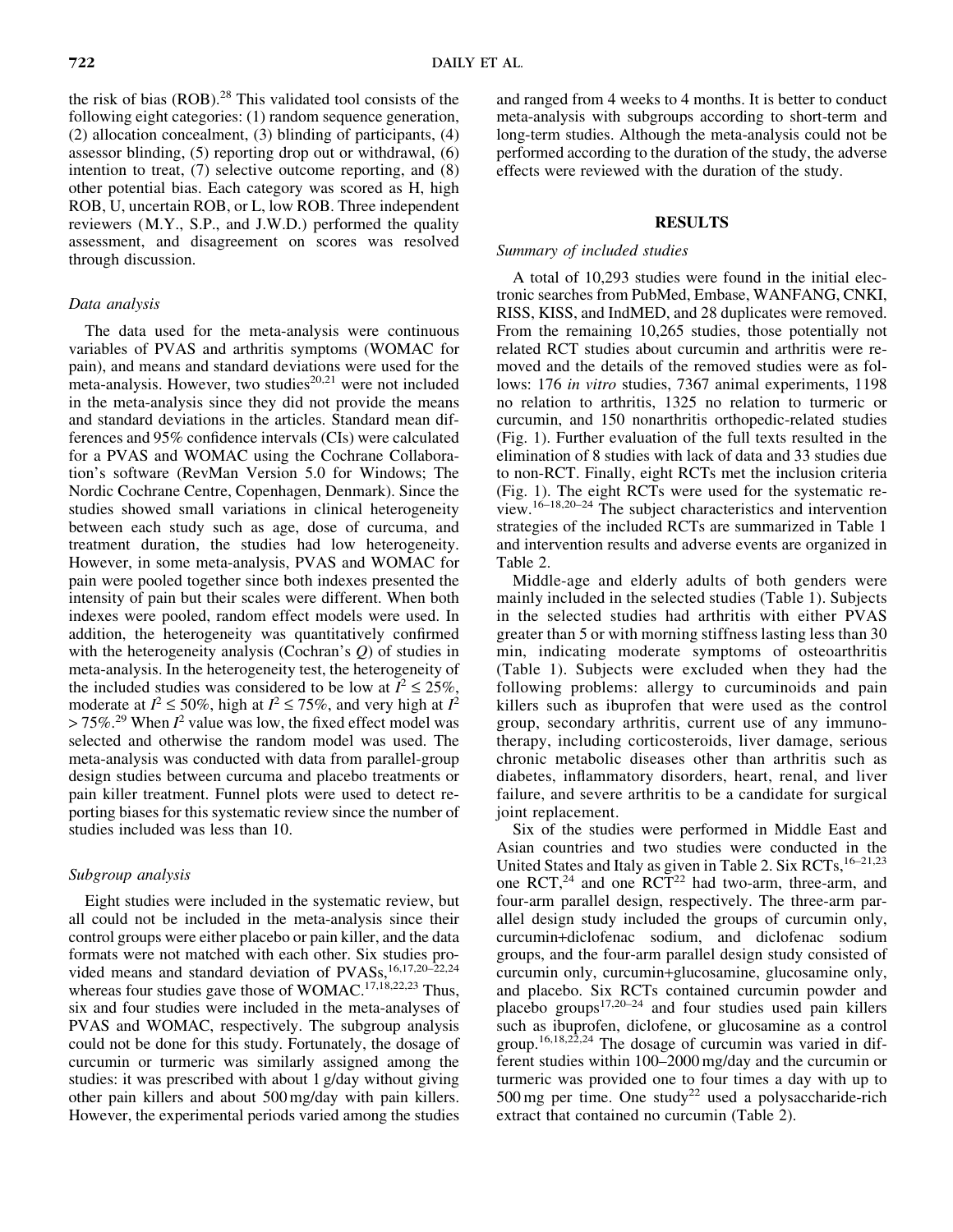# CURCUMIN AND ARTHRITIS 723

| First author<br>$(year)$ ,<br>reference | Intervention<br>dose &<br>duration                                                                                  | Main<br>outcomes for<br>meta-analysis   | <i>Treatment results</i>                                                                                                                   | Control results                                                                                                     | Other results                                                                                                                                                                 | Author's<br>conclusions                                                                     | Adverse<br>events                                                                                  |
|-----------------------------------------|---------------------------------------------------------------------------------------------------------------------|-----------------------------------------|--------------------------------------------------------------------------------------------------------------------------------------------|---------------------------------------------------------------------------------------------------------------------|-------------------------------------------------------------------------------------------------------------------------------------------------------------------------------|---------------------------------------------------------------------------------------------|----------------------------------------------------------------------------------------------------|
| Kuptniratsaikul Curcumin<br>(2009), 16  | $250 \,\mathrm{mg}$<br>$4 \times$ /day<br>6 weeks                                                                   | <b>PVAS</b>                             | $CR$ 2.7 $\pm$ 2.5<br>$P = .2$                                                                                                             | IB $3.8 \pm 2.5$<br>$P = .2$                                                                                        | Pain on stairs<br>TR $3.1 \pm 1.5$<br>IB $3.8 \pm 2.4$                                                                                                                        | CR safe and<br>effective,<br>similar to IB                                                  | $CR$ 1, IB 3                                                                                       |
| Chandran<br>(2012), 24                  | Curcumin<br>$500$ mg or<br>$DI$ 50 mg<br>$2 \times$ /day<br>8 weeks                                                 | <b>PVAS</b>                             | CR $27.5 \pm 9.4$<br>P < .05<br>$CR+DI$<br>$34.3 \pm 26.7$ , $P < .05$                                                                     | DI $39.2 \pm 20.1$<br>P < .05                                                                                       | <b>CRP</b><br>CR $5.34 \pm 4.12$<br>P < .05<br>$CR+DI$<br>$6.66 \pm 6.87$ ,<br>P > .05<br>DI $3.35 \pm 2.5$<br>P > .05                                                        | Curcumin<br>provide<br>significant<br>improvement<br>for RA                                 | CR mild<br>throat<br>fever and<br>infection<br>DI itching,<br>eye<br>swelling<br>and dim<br>vision |
| Pinsornsak<br>(2012), 21                | Curcumin<br>$1000 \,\mathrm{mg} +$<br>diclofenac<br>$75 \,\mathrm{mg}$<br>3 months                                  | <b>PVAS</b>                             | CR+DI 3.19<br>$P < .001$ from<br>baseline                                                                                                  | DI+PL 3.55<br>$P < .001$ from<br>baseline                                                                           | Pain score<br>CR+DI 81.99<br>P < .001<br>DI+PL 84.49<br>P < .001                                                                                                              | Curcumin had<br>additive<br>effects<br>with DI                                              | Minor hair<br>loss and<br>renal<br>distress                                                        |
| Madhu (2013),<br>22                     | Turmeric<br>polysaccharide<br>extract<br>$500 \,\mathrm{mg}$<br>glucosamine<br>375 mg<br>$2 \times$ /day<br>42 days | <b>PVAS</b><br><b>WOMAC</b><br>for pain | <b>PVAS</b><br>TR $19.5 \pm 17.8$<br>TR+GS $36.3 \pm 29.0$<br><b>WOMAC</b><br>TR $27.1 \pm 16.1$<br>TR+GS 36.2 ± 27.7<br>$P < .05$ for all | <b>PVAS</b><br>PL $46.0 \pm 20.8$<br>GS $29.3 \pm 20.6$<br><b>WOMAC</b><br>PL $47.9 \pm 12.6$<br>GS $34.9 \pm 19.5$ | <b>CGIC</b><br>TR $2.21 \pm 1.80$<br>PL $4.72 \pm 1.27$<br>$TR+GS$<br>$3.37 \pm 2.41$ ,<br>P < .05<br>GS $3.32 \pm 1.78$<br>P < .05                                           | Curcumin<br>significantly<br>effective for<br>pain and<br>reduced<br>need for<br>medication | N.R.                                                                                               |
| Belcaro<br>(2014), 19                   | Curcumin<br>phospholipid<br>+glucosamine<br>$500 \,\mathrm{mg}$<br>each<br>$1 \times$ /day<br>4 months              | <b>WOMAC</b><br>for pain                | $CR + GS$<br>$6.8 \pm 2.0$ ,<br>(compared with<br>baseline)<br>P < .05                                                                     | $CN+GS$<br>$10.2 \pm 2.2$ ,<br>(compared<br>with baseline)<br>P < .05                                               | <b>WOMAC</b><br>total index<br>$CR+GS$<br>$36.3 \pm 5.0$<br>$CN+GS$<br>$64.2 \pm 7.3$<br>Karnosfki index<br>$CR+GS$<br>$93.4 \pm 6.4$<br>$CN+GS$<br>$79.6 \pm 6.6$<br>P < .05 | CR+GS more<br>effective than<br>$CN+GS$                                                     | N.R.                                                                                               |
| Panahi (2014),<br>17                    | Curcumin<br>$500 \,\mathrm{mg} +$<br>Bioperine<br>5 mg<br>$3 \times$ /day<br>6 weeks                                | <b>WOMAC</b><br>for pain<br><b>PVAS</b> | <b>WOMAC</b><br>$CR$ 37 $\pm$ 19<br>P < .001<br><b>PVAS</b><br>CR $6.1 \pm 2.9$<br>P < .001                                                | <b>WOMAC</b><br>PL $57 \pm 12$<br><b>PVAS</b><br>PL $9.4 \pm 3.4$                                                   | <b>LPFI</b><br>$CR$ 7.8 $\pm$ 3.6<br>PL $12 \pm 4$<br>$P = .013$<br><b>WOMAC</b><br>total index<br>CR $25 \pm 13$<br>PL $40.6 \pm 12.6$<br>$P = .001$                         | Results support<br>efficacy of<br>CR for OA                                                 | CR 3,<br>PL 4 with<br>intestinal<br>symptoms                                                       |
| Nakagawa<br>(2014), 20                  | Curcumin<br>180 mg/day<br>8 weeks                                                                                   | PVAS decline $CR -0.40$ as<br>in score  | compared<br>with baseline,<br>compared with<br>PL, $P = .023$                                                                              | $PL -0.22$ as<br>compared<br>to baseline                                                                            | No. of subjects<br>using pain<br>killer<br>CR 32%<br>PL 60%<br>$P = 0.0252$                                                                                                   | CR more<br>effective<br>than PL                                                             | No serious<br>adverse<br>events                                                                    |
| Kuptniratsaikul<br>(2014), 18           | Curcuma extract<br>1125-1275 mg<br>CR/day<br>4 weeks                                                                | <b>WOMAC</b><br>for pain                | $CR$ 3.17 $\pm$ 1.98<br>P < .01<br>(compared with<br>baseline)                                                                             | IB $3.25 \pm 2.11$<br>$P < .01$ (compared<br>with baseline)                                                         | <b>WOMAC</b><br>total score<br>IB $3.23 \pm 1.97$<br>CR $3.36 \pm 2.04$                                                                                                       | CR equally<br>effective<br>as IB but<br>fewer side<br>effects                               | Both groups<br>mild<br>intestinal<br>symptoms                                                      |

Table 2. Summaries of Intervention Results and Adverse Events

CGIC, clinician global impression of change; Karnosfki index, Karnosfki Performance Scale index; LPFI, Lequesne's pain functional index; N.R., not reported; PVAS, pain visual analogue score.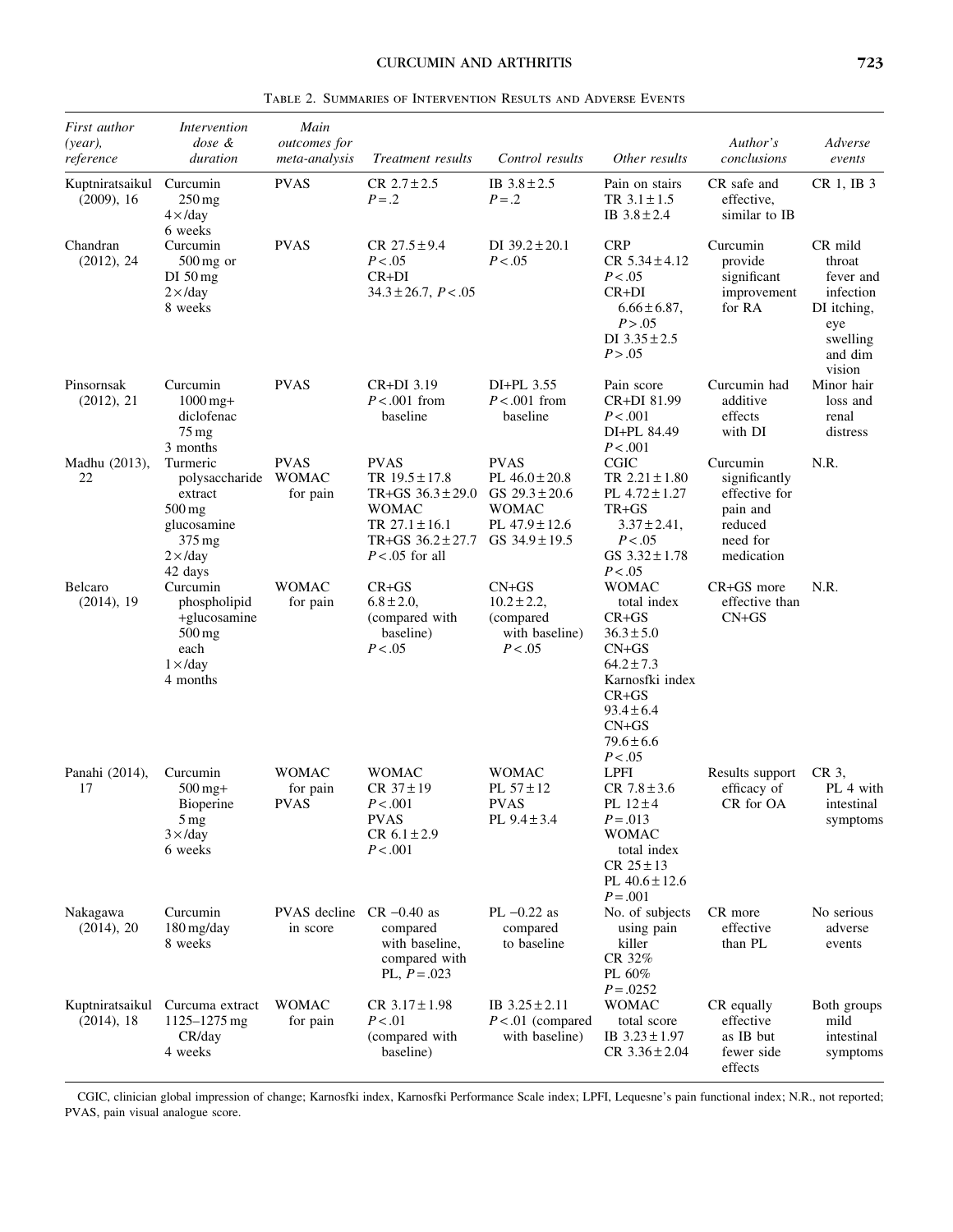|                                         | Random<br>sequence | Allocation  | Patient and<br>practitioner | Assessor | Selective<br>outcome | Reporting<br><i>drop out</i> or | Intention-<br>to-treat | Other<br>potential |           |
|-----------------------------------------|--------------------|-------------|-----------------------------|----------|----------------------|---------------------------------|------------------------|--------------------|-----------|
| Author (year)                           | generation         | concealment | blinding                    | blinding | reporting            | withdrawal                      | analysis               | bias               | Reference |
| Kuptniratsaikul<br><i>et al.</i> (2009) | H                  | L           | L                           | H        | L                    | U                               | H                      | U                  | 16        |
| Chandran<br>et al. (2012)               | L                  | H           | L                           | U        | U                    | U                               | L                      | L                  | 24        |
| Madhu<br>et al. (2013)                  | U                  | L           | H                           | U        | H                    | L                               | L                      | U                  | 22        |
| Panahi<br>et al. (2014)                 | H                  | L           | L                           | H        | L                    | U                               | L                      | U                  | 17        |
| Kuptniratsaikul<br>et al. (2014)        | H                  | L           | L                           | H        | L                    | U                               | L                      | U                  | 18        |
| Belcaro<br>et al. (2014)                | H                  | H           | H                           | H        | L                    | L                               | L                      | U                  | 19        |
| Nakagawa<br>et al. (2014)               | L                  | L           | L                           | L        | U                    | L                               |                        | U                  | 20        |
| Pinsornsalz<br>et al. (2012)            |                    | U           | H                           | L        | U                    | L                               | U                      | U                  | 21        |

Table 3. Risk of Bias in the Studies Included in the Systematic Review

H, high risk; L, low risk, U, uncertain.

#### Risk of bias

Table 3 shows the ROB assessment for the included RCTs. Among eight RCTs, four RCTs were classified as high quality<sup>17,18,20,23</sup> and four RCTs had a moderate quality.16,21,22,24 Three studies used a proper method for randomization of the subjects such as coin flipping and computer-generated random numbers and the allocation of the groups was concealed to the subjects and also practitioners,  $17,20,24$  but the remaining studies did not describe how the subjects were randomized and allocated. Six RCTs used blinding of patients and practitioners, 16,18,20,22-24 but the remaining two RCTs did not mention their blindness to the practitioners. The drop-out rates were not high and they were not different between experimental and placebo groups. Two studies did not report the drop-out rates. $23,24$ 

#### **Outcomes**

The symptoms of arthritis, including osteoarthritis and rheumatoid arthritis, were mainly pain and inflammation and the symptoms were classified as pain, stiffness, swollenness, and movement. Most of the studies measured the severity of arthritis symptoms by pain, stiffness, and function, and the severity was scaled by PVAS and WOMAC. In four studies, the severity of pain was scaled by  $PVAS^{16,20,21,24}$  and by WOMAC.<sup>18,23</sup> Two studies measured both scales.<sup>17,22</sup> As a result, three sets of meta-analysis were performed to compare PVAS between curcuma and placebo,<sup>17,22,24</sup> PVAS between curcuma and pain medicine,  $16,18,22,24$ and WOMAC between curcuma and placebo.17,22,23 Since WOMAC for pain was used for meta-analysis, six results of pain index were combined for comparing between curcumin and placebo from four studies.<sup>17,19,22,24</sup>

Since two studies $^{20,21}$  did not provide means and standard deviation for PVAS or WOMAC at the end of the study, six studies were used for meta-analysis. Furthermore, since the studies measured either PVAS<sup>16,24</sup> or WOMAC<sup>18,23</sup> or both,<sup>17,22</sup> and the control group was either placebo<sup>17,23</sup> or pain medicine<sup>16,18</sup> or both,<sup>22,24</sup> three combinations were made for meta-analysis. Figure 2A provided the pooled results of PVASs between curcumin and placebo groups from the meta-analysis of three studies.17,22,24 The PVAS was much lower in the curcumin group than in the placebo groups (overall mean differences and CI:  $-2.04$  and  $-2.85$ ,  $-1.24$ ;  $P < .00001$ ). In addition, the pooled PVAS and WOMAC pain score from five results for three studies<sup>17,22,24</sup> were much lower in the curcuma group than in the placebo group (overall mean differences and CI:  $-15.26$  and  $-26.94$ ,  $-3.77$ ;  $P = .009$ ; Fig. 2B). Figure 2C shows the pooled results of PVAS and WOMAC score between curcumin and pain medicine groups from five studies.16,18,19,22,24 The pooled pain indexes of PVAS and WOMAC from five studies were not significantly different between the curcumin and commercially available pain medicine such as ibuprofen, diclofenac, and glucosamine (overall mean differences and CI:  $-1.89$  and  $-4.13$ , 0.35;  $P = .10$ ). These results suggested that curcumin (about 1 g/day) might have similar effects as analgesic medicines.

Since the symptoms of osteoarthritis were evaluated mainly by pain, the outcome measures were quantitatively determined by the severity of pain. Most studies used PVAS or pain index in WOMAC (Table 2). Some studies used different methods: frequencies of pain killer used during the study were decreased<sup>17,20,22</sup>; the distance to walk for 6 min, pain on level walking, pain on stars, and time spent on 100 m walk were not significantly different between the curcumin and ibuprofen groups.<sup>16,18</sup> In addition to pain levels, the functional changes in the joints were important factors to determine the severity of arthritis. Functional changes can be measured on the WOMAC subscales such as morning stiffness and function, LPFI, Karnosfki Performance Scale index, and Japanese Knee Osteoarthritis Measure ( JKOM).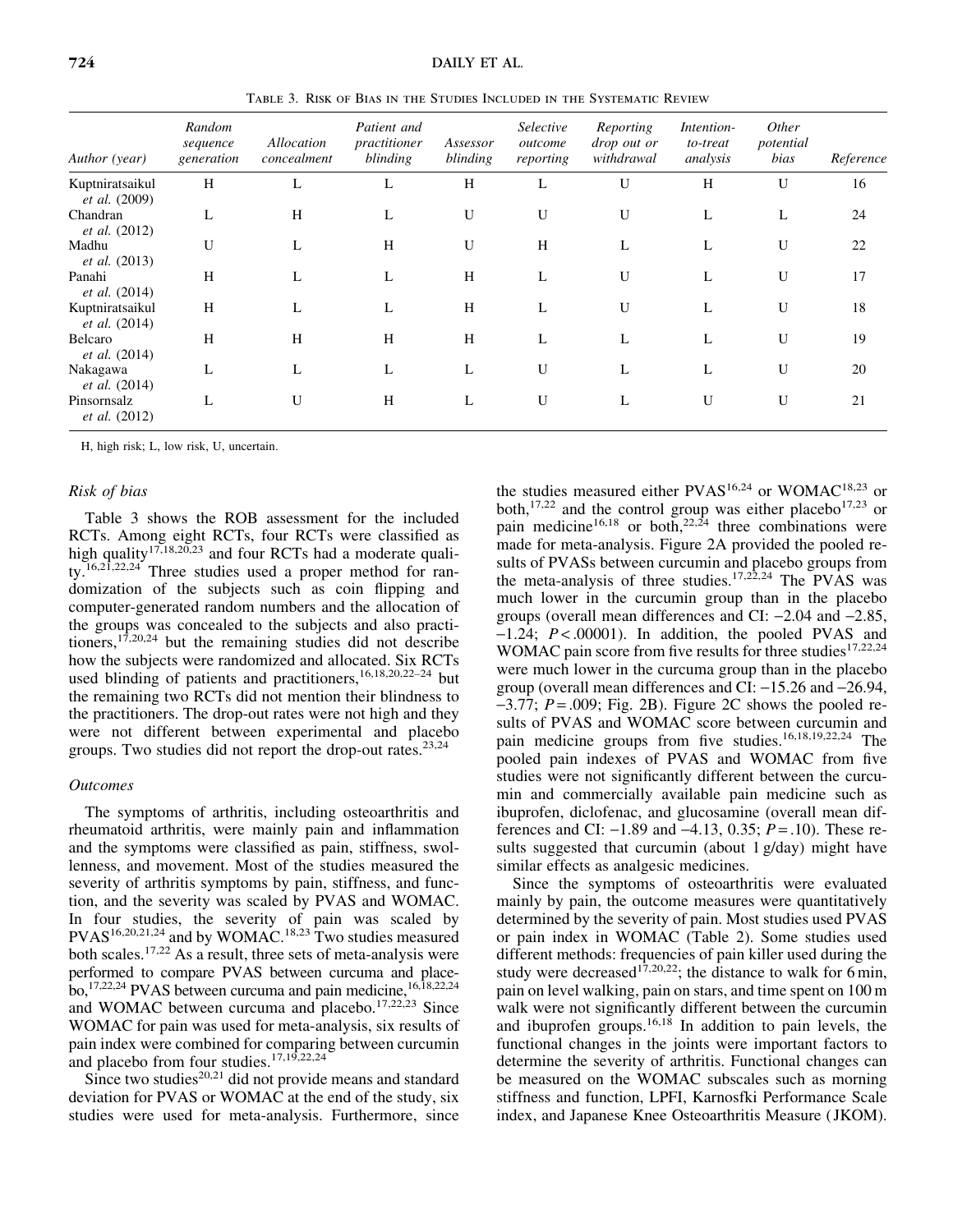

FIG. 2. Forest plot of the meta-analysis for the scores of arthritis severity. (A) Mean differences in PVAS between curcuma and placebo. (B) Mean differences in PVAS and WOMAC between curcuma and placebo. (C) Mean differences in PVAS and WOMAC between curcuma and pain medicine. Each study is identified by first author and year. PVAS, pain visual analogue score; WOMAC, Western Ontario and McMaster Universities Osteoarthritis Index. Color images available online at www.liebertpub.com/jmf

Total scores of WOMAC subscales were also lower in the curcumin group than in the placebo group.17,19 LPFI was significantly reduced in the curcumin group in comparison with the placebo group, $17$  whereas JKOM decreased in the curcumin group more than in the placebo group, but it was not significantly different<sup>20</sup> (Table 2). Karnosfki Performance Scale index was increased in the curcumin group in compared with the chondroitin group, indicating that the performance was improved with curcumin (Meriva).<sup>19</sup> These results suggested that curcumin improved joint function measured by morning stiffness, movements, and other clinical assessments in comparison with the placebo group. However, it did not indicate the fundamental improvement of arthritis symptoms.

## Publication bias

A symmetrical funnel plot was produced by this metaanalysis (the hollow circles in Fig. 3), which indicated there was no publication bias.

#### Adverse events

Six RCTs<sup>16–18,20,21,24</sup> reported adverse effects in both the control and experimental groups. Curcumin containing herbs and curcumin showed mild fever and throat infection, gastrointestinal symptoms, hair loss, tachycardia, hypertension, and redness of tongue (Table 2). However, other control groups such as placebo and pain medicine (ibuprofen and diclofenac) also showed similar adverse effects such as gastrointestinal symptoms, itching, swelling around eyes and face, dimness of vision, unwell feeling, and renal dysfunction. Two RCTs did not report any adverse effects<sup>22,23</sup> (Table 2). These reports indicated that the adverse symptoms were not limited to the curcumin containing herbs and curcumin up to about 1200 mg/day. Thus, turmeric preparations and curcumin were considered to be safe at doses not exceeding 1200 mg/day for up to 4 months.

# DISCUSSION

Although the exact biochemical cause of osteoarthritis remains unknown, it is associated with inflammation in articular cartilage, which can cause abnormal joint structure in the knee and hip and it is accompanied with pain. The most common treatments are analgesics and NSAIDs.<sup>5</sup> However, the drugs have serious adverse events in the gastrointestinal tract and cardiovascular system.<sup>6</sup> Therefore, herbal treatments that can mitigate the pain and inflammation have been investigated as potential primary or adjunct therapies for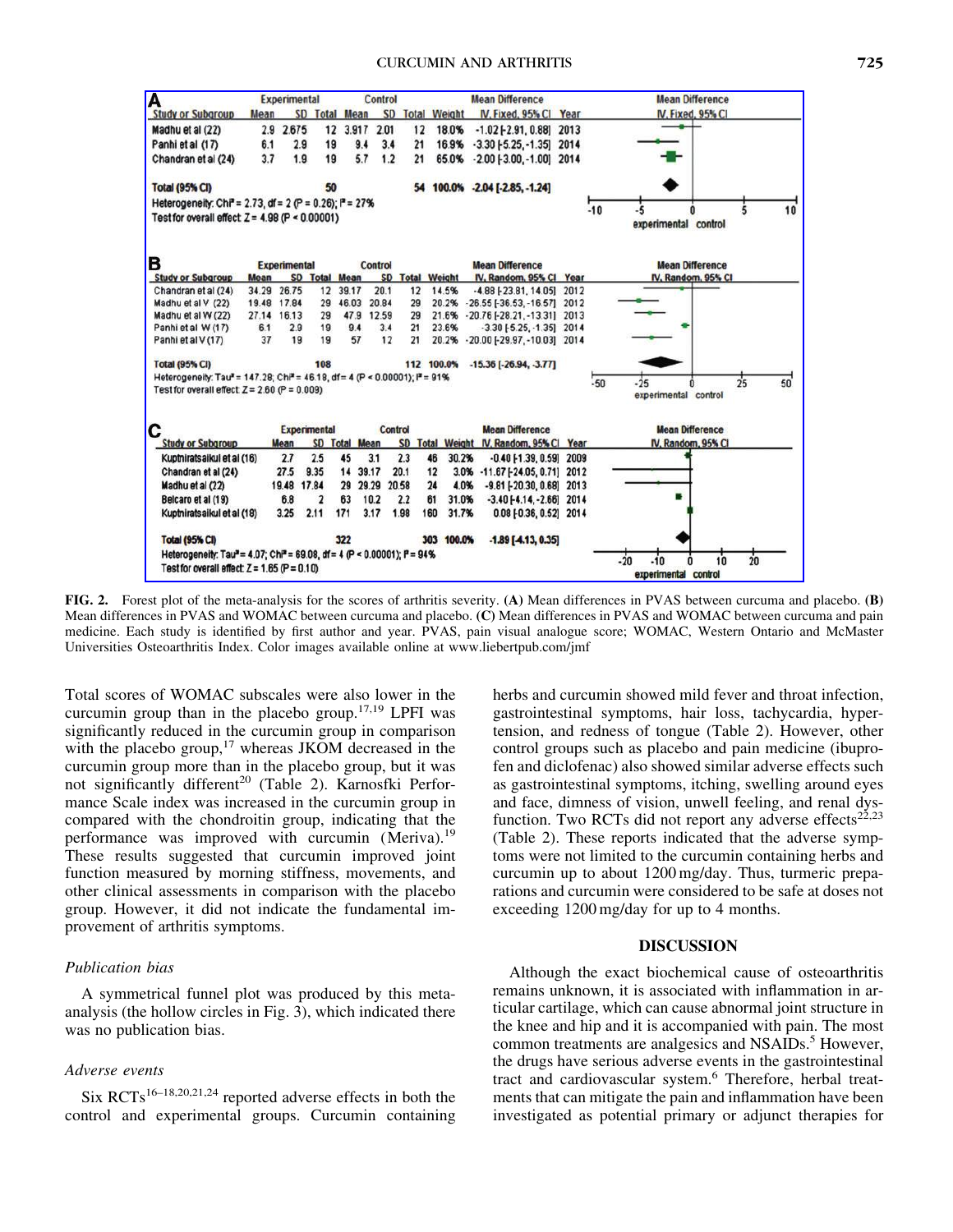

FIG. 3. Funnel plot of the meta-analysis for the scores of arthritis severity. (A) Three results to measure PVAS as arthritis severity between curcuma and place. (B) Four results to measure and PVAS and WOMAC as arthritis severity between curcuma and placebo. (C) Five results to measure PVAS and WOMAC as arthritis severity between curcuma and pain medicine. The hollow circles represent the studies in the metaanalysis. Color images available online at www.liebertpub.com/jmf

relieving arthritis symptoms. This systematic review and meta-analysis provided scientific evidence that 8–12 weeks of standardized turmeric extracts (typically 1000 mg/day of curcumin) treatment can reduce arthritis symptoms (mainly pain and inflammation-related symptoms) and result in similar improvements of the symptoms as ibuprofen and diclofenac sodium. Therefore, turmeric extracts and curcumin can be cautiously recommended for alleviating the symptoms of arthritis, especially osteoarthritis. However, the sample sizes (45–124) of the studies included in this review were insufficient to be conclusive, and some studies represented moderate quality. Further high-quality RCT studies with more subjects are needed to confirm the therapeutic efficacy of turmeric and curcumin for arthritis.

The article by Pinsornsak and Niempoog<sup>21</sup> was not included in the meta-analyses because its design did not permit its data to be merged with any of the other studies. That RCT was a comparison of diclofenac (75 mg/day) with or without curcumin (1000 mg/day). Both groups made significant improvements over the 3-month course of the study, but although the group that included curcumin seemed to improve more, there was no significant differences between groups. Since diclofenac is an NSAID, it is possible that its mechanisms of action are similar to those of curcumin and the redundancy of action resulted in little additional benefit. The authors also suggested that the lack of statistical significance might have been influenced by the drop-out rate of 9% due to difficulty in traveling for follow up in the rural area. They also suggested that the dose may have been too low; however, other studies included in this review found significant improvements at lower dosages. However, the design of this study did not permit a determination of the effectiveness of curcumin alone.

The study by Madhu et  $al.^{22}$  was unique in using a turmeric extract that contained only polar substances, especially polysaccharides, and no curcumin. This study had four groups: placebo, turmeric, chondroitin sulfate, and turmeric plus chondroitin sulfate. Turmeric and chondroitin sulfate both provided significant benefits by both PVAS and WOMAC score, with turmeric performing significantly better. However, combining turmeric and chondroitin provided no added benefit, which may be due to redundant effects as already suggested for curcumin and diclofenac. The most important contribution of this study, however, may be that it demonstrated potent anti-inflammatory and/or analgesic benefits for turmeric components other than curcumin.

Osteoarthritis is exacerbated by the activation of  $NF-\kappa B$ , which is initiated by a host of stress-related stimuli, including proinflammatory cytokines, excessive mechanical stress, and extracellular matrix degradation products.<sup>4,30</sup> These actions reduce the amount of articular cartilage in the joints and wear out the bones near the joints to induce pain and difficulty in movements. As a result, osteoarthritis treatment focuses on relieving pain and swelling, improving joint mobility and stiffness, increasing the strength of the joints, and minimizing the disabling effects of the disease. $31$ Thus, the severity of arthritis is mostly measured by PVAS and WOMAC as symptomatic end-point results in RCTs.

The approved drugs commonly used to treat arthritis, such as NSAIDs, have adverse effects, and alternative treatments have been investigated. NSAIDs increase the risk of gastrointestinal bleeding, vascular adverse events, and allergic responses.32 Symptomatic slow-acting drugs for osteoarthritis such as glucosamine sulfate, glucosamine hydrochloride, chondroitin sulfate, hyaluronic acid, avocado soybean unsaponifiables, and diacerein are common alternative medicines for treating osteoarthritis symptoms.33–36 In systematic reviews, glucosamine and diacerein were found to reduce pain but did not alleviate joint space narrowing.33,36 In addition, they also caused some gastrointestinal and metabolic disturbances, although the adverse effects were less than NSAIDs.<sup>37</sup> People with impaired glucose tolerance or insulin resistance are more likely to exhibit severely impaired glucose metabolism with glucosamine treatment for osteoarthritis. $33,37$  Therefore, these drugs cannot be used for long-term treatment, although osteoarthritis is a chronic long-term disease. Herbal medicine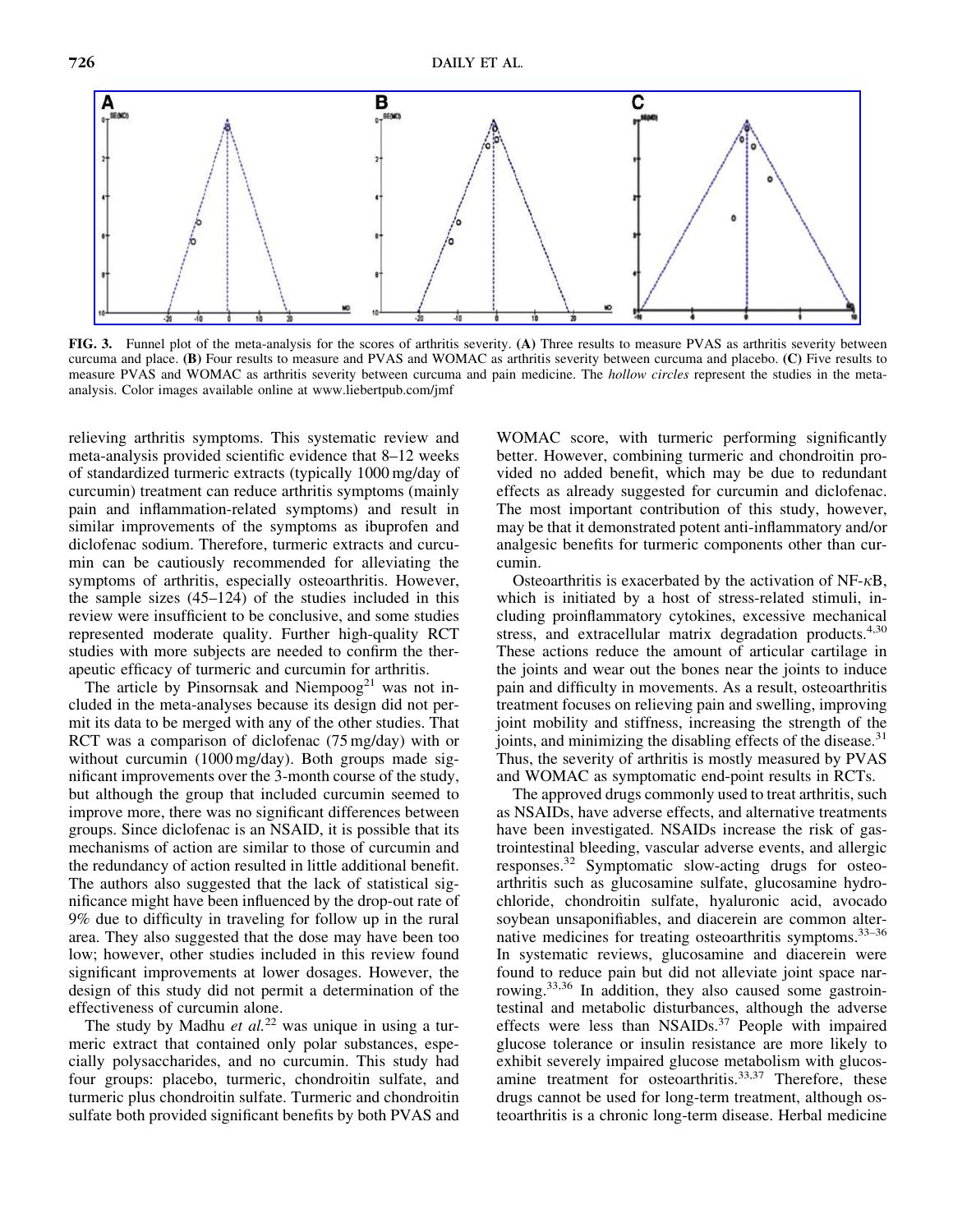is often recommended for osteoarthritis treatment. Herbal and complementary therapies are safer to use and can be taken for longer periods, but they are also subject to widespread advertising and attractive, but unsubstantiated, claims that are often made for many natural products. Promising therapeutic agents for treating osteoarthritis can be compounds that block NF- $\kappa$ B signaling.<sup>38</sup> Several candidates for naturally occurring  $NF-\kappa B$  inhibitors are phytochemicals such as flavonoids and catechins from green tea, rosehip, curcumin, and resveratrol.<sup>38,39</sup>

Turmeric (C. longa) has a long history of safe use as food and it has long been used as in anti-inflammatory treatment in traditional Chinese and Ayurvedic medicine.<sup>30</sup> Turmeric contains a yellow-pigmented fraction that mainly consists of curcuminoids. The principal ingredient of curcuminoids is curcumin, which is reported to have beneficial effects on osteoarthritis, type 2 diabetes, and dyslipidemia due to its antioxidant and anti-inflammatory activities. However, the systemic bioavailability of curcumin is known to be poor.<sup>40</sup> Several studies have reported that curcumin concentrations are extremely low or nonexistent in serum and tissues at 1, 2, 3, and 4 h after taking a single oral dose of 500–8000 mg in humans, and also after long-term oral administration of 440–2200 mg curcumin or curcuma extracts per day. $41-43$ This is associated with the low stability of curcumin in aqueous solution at physiological pH, and within 30 min, curcumin is degraded into trans-6-(4'-hydroxy-3'-methoxyphenyl)-2,4dioxo-5-hexenal, ferulic aldehyde, ferulic acid, feruloyl methane, vanillin, vanillic acid, and other dimerization end products.44,45 The metabolites of curcumin are present in high concentrations in the circulation after curcumin consumption. These curcumin metabolites may be responsible for the antiinflammatory and antioxidant activities that reduce the symptoms of metabolic diseases including osteoarthritis.<sup>44,45</sup> However, Gupta *et al.* reported that curcumin is low but detectable in the circulation as the forms of glucuronide and sulfate conjugates in the patients with oral consumption of 8 g/day curcumin for more than 2 months.<sup>46</sup> Thus, curcumin itself can be a therapeutic agent for relieving arthritis.

Korea Food and Drug Safety administration has declared turmeric roots as ''generally regarded as safe.'' Turmeric and curcumin have been found to be safe and tolerable in human clinical trials and systematic reviews.47 No long-term studies with curcumin have revealed toxic or adverse effects.<sup>48</sup> However, some clinical studies in humans with high doses  $(8-12 \text{ g})$  of curcumin have shown a few side effects, with some subjects reporting mild nausea or diarrhea.<sup>49</sup> The studies used in this systematic review and meta-analyses used several types of turmeric and curcumin preparations and all appeared to provide efficacy for treating arthritis.

Recently, high doses of curcumin was found to alter iron metabolism by chelating iron and suppressing the protein hepcidin, potentially causing iron deficiency in susceptible patients.40 However, overall, the dosage required to improve osteoarthritis was less than 2000 mg/day and this dosage did not show any noticeable adverse effects in this review. Thus, turmeric and curcumin can be safely used as a therapeutic agent for osteoarthritis.

To the best of our knowledge, this is the first systematic review and meta-analysis of RCTs on the effectiveness of turmeric extract or curcumin for arthritis. Although the present meta-analysis of RCTs suggested that oral administration of curcumin reduced arthritis symptoms, as measured by PVAS and WOMAC, as much as pain medicine, it is difficult to recommend curcumin and turmeric as a good therapeutic agent for arthritis due to the limitations of the RCT studies included in this systematic review. The limitations of the studies are as follows: first, the number of RCTs  $(n=8)$  and sample sizes  $(n=45-124)$  of the primary studies are low. RCTs had either a placebo control or pain medicine control, and they also utilized different end-point measurements such as PVAS and/or WOMAC. Thus, total sample size of each meta-analysis was low: PVAS for curcuma and placebo was 60 curcuma and 62 placebo; WO-MAC score for curcuma and placebo was 308 curcuma and 291 placebo; PVAS for curcuma and pain medicine was 258 curcuma and 242 pain medicine. Furthermore, there were various turmeric preparations, some designed to increase absorption, that complicate drawing firm conclusions about the most effective preparation method and dose. However, this is also a strength of the study because it demonstrates that turmeric contains multiple functional compounds and their metabolites that have efficacy for arthritis. In addition, the RCTs included in the systematic review had overall lowto-moderate ROB. Four RCTs were classified as high quality17,18,20,23 and four RCTs had a moderate quality.16,21,22,24 Some studies did not report randomization of the subjects and allocation of the groups, $17,20,24$  whereas two RCTs did not mention their blindness to the practitioners.17,21 In addition, two RCTs did not report drop-out rates and reasons for withdrawals from the trials. $23,24$ However, it is difficult to detect bias resulting from authors not publishing negative results that are considered uninteresting, so there is still some possibility of publication bias.

In conclusion, although the studies used in this metaanalysis do not have sufficient number of subjects to permit a definitive recommendation for the use of curcumin as a treatment for arthritis, they do provide a compelling justification for its use as a dietary adjunct to conventional therapy. Furthermore, they also provide sufficient evidence to support larger clinical trials that could eventually lead to its acceptance as a standard therapy for many forms of arthritis and possibly other inflammatory conditions.

# ACKNOWLEDGMENT

This work was supported by a grant from the Korea Institute of Oriental Medicine (grant no. K16291).

# AUTHOR DISCLOSURE STATEMENT

James W. Daily is the President of Daily Manufacturing, Inc. that manufactures dietary supplements. The other authors have no conflicts of interest.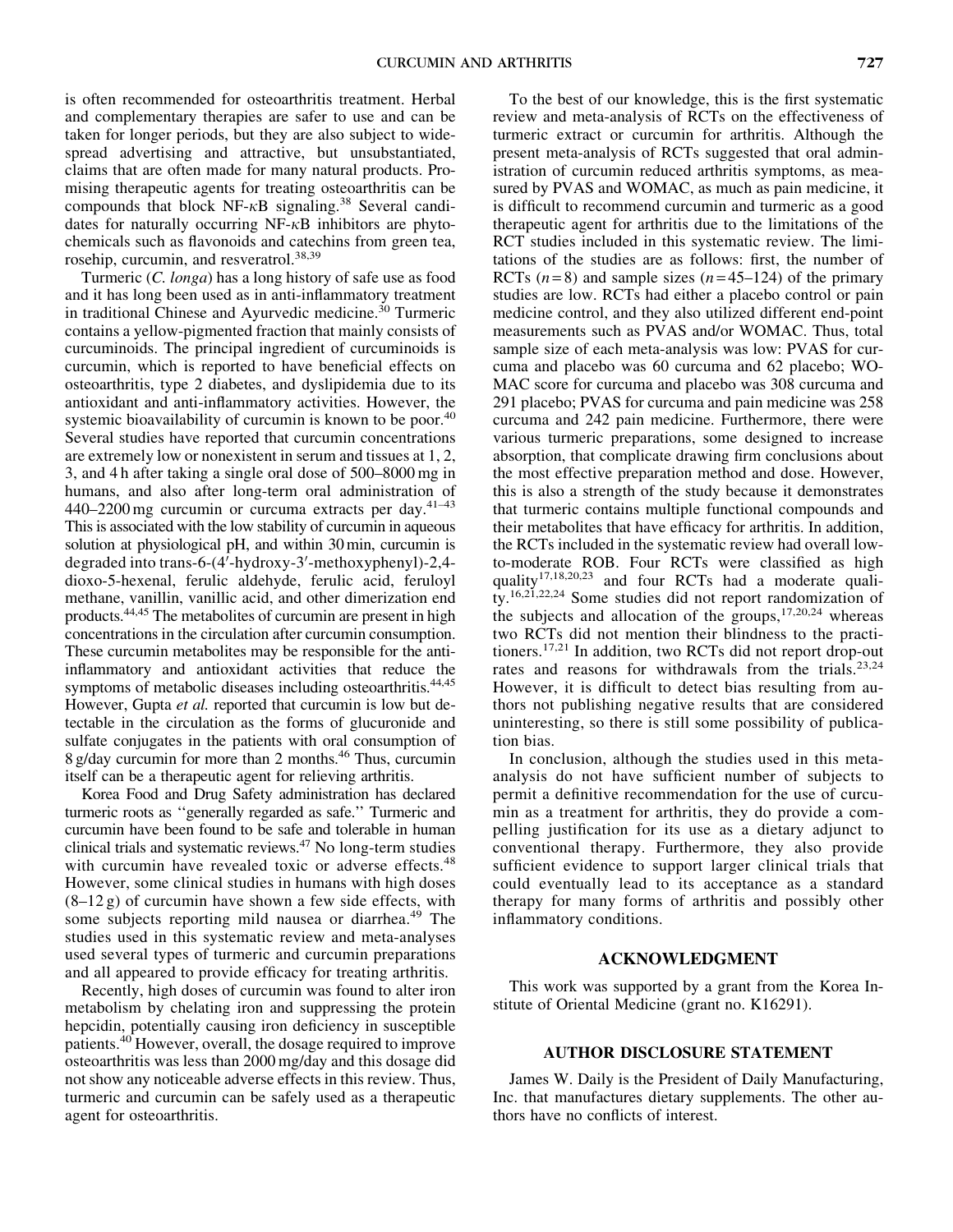#### REFERENCES

- 1. Johnson VL, Hunter DJ: The epidemiology of osteoarthritis. [Best](http://online.liebertpub.com/action/showLinks?pmid=24792942&crossref=10.1016%2Fj.berh.2014.01.004) [Pract Res Clin Rheumatol](http://online.liebertpub.com/action/showLinks?pmid=24792942&crossref=10.1016%2Fj.berh.2014.01.004) 2014;28:5–15.
- 2. Goldring SR: Pathogenesis of bone and cartilage destruction in rheumatoid arthritis. Rheumatology (Oxford) 2003;42 Suppl 2: ii11–ii16.
- 3. Vos T, Flaxman AD, Naghavi M, et al.: Years lived with disability (YLDs) for 1160 sequelae of 289 diseases and injuries 1990–2010: A systematic analysis for the Global Burden of Disease Study 2010. [Lancet](http://online.liebertpub.com/action/showLinks?pmid=23245607&crossref=10.1016%2FS0140-6736%2812%2961729-2) 2012;380:2163–2196.
- 4. Marcu KB, Otero M, Olivotto E, Borzi RM, Goldring MB: NF-kappaB signaling: Multiple angles to target OA. [Curr Drug](http://online.liebertpub.com/action/showLinks?pmid=20199390&crossref=10.2174%2F138945010791011938) [Targets](http://online.liebertpub.com/action/showLinks?pmid=20199390&crossref=10.2174%2F138945010791011938) 2010;11:599–613.
- 5. Suokas AK, Sagar DR, Mapp PI, Chapman V, Walsh DA: Design, study quality and evidence of analgesic efficacy in studies of drugs in models of OA pain: A systematic review and a metaanalysis. [Osteoarthritis Cartilage](http://online.liebertpub.com/action/showLinks?pmid=25008207&crossref=10.1016%2Fj.joca.2014.06.015) 2014;22:1207–1223.
- 6. Schnitzer TJ: Update on guidelines for the treatment of chronic musculoskeletal pain. [Clin Rheumatol](http://online.liebertpub.com/action/showLinks?pmid=16741783&crossref=10.1007%2Fs10067-006-0203-8) 2006;25 Suppl 1:S22–S29.
- 7. Funk JL, Frye JB, Oyarzo JN, et al.: Efficacy and mechanism of action of turmeric supplements in the treatment of experimental arthritis. [Arthritis Rheum](http://online.liebertpub.com/action/showLinks?pmid=17075840&crossref=10.1002%2Fart.22180) 2006;54:3452–3464.
- 8. Henrotin Y, Lambert C, Couchourel D, Ripoll C, Chiotelli E: Nutraceuticals: Do they represent a new era in the management of osteoarthritis?—a narrative review from the lessons taken with five products. [Osteoarthritis Cartilage](http://online.liebertpub.com/action/showLinks?pmid=21035558&crossref=10.1016%2Fj.joca.2010.10.017) 2011;19:1–21.
- 9. Lakhan SE, Ford CT, Tepper D: Zingiberaceae extracts for pain: A systematic review and meta-analysis. [Nutr J](http://online.liebertpub.com/action/showLinks?pmid=25972154&crossref=10.1186%2Fs12937-015-0038-8) 2015;14:50.
- 10. Goel A, Kunnumakkara AB, Aggarwal BB: Curcumin as ''Curecumin'': From kitchen to clinic. [Biochem Pharmacol](http://online.liebertpub.com/action/showLinks?pmid=17900536&crossref=10.1016%2Fj.bcp.2007.08.016) 2008;75: 787–809.
- 11. Nurtjahja-Tjendraputra E, Ammit AJ, Roufogalis BD, Tran VH, Duke CC: Effective anti-platelet and COX-1 enzyme inhibitors from pungent constituents of ginger. [Thromb Res](http://online.liebertpub.com/action/showLinks?pmid=14693173&crossref=10.1016%2Fj.thromres.2003.09.009) 2003;111:259– 265.
- 12. Daily JW, Zhang X, Kim DS, Park S: Efficacy of ginger for alleviating the symptoms of primary dysmenorrhea: A systematic review and meta-analysis of randomized clinical trials. [Pain Med](http://online.liebertpub.com/action/showLinks?pmid=26177393&crossref=10.1111%2Fpme.12853) 2015;16:2243–2255.
- 13. Peddada KV, Peddada KV, Shukla SK, Mishra A, Verma V: Role of curcumin in common musculoskeletal disorders: A review of current laboratory, translational, and clinical data. [Orthop Surg](http://online.liebertpub.com/action/showLinks?pmid=26311096&crossref=10.1111%2Fos.12183) 2015;7:222–231.
- 14. Appelboom T, Maes N, Albert A: A new curcuma extract (flexofytol(R)) in osteoarthritis: Results from a belgian real-life experience. [Open Rheumatol J](http://online.liebertpub.com/action/showLinks?pmid=25352926&crossref=10.2174%2F1874312901408010077) 2014;8:77-81.
- 15. Prasad S, Gupta SC, Tyagi AK, Aggarwal BB: Curcumin, a component of golden spice: From bedside to bench and back. [Biotechnol Adv](http://online.liebertpub.com/action/showLinks?pmid=24793420&crossref=10.1016%2Fj.biotechadv.2014.04.004) 2014;32:1053–1064.
- 16. Kuptniratsaikul V, Thanakhumtorn S, Chinswangwatanakul P, Wattanamongkonsil L, Thamlikitkul V: Efficacy and safety of Curcuma domestica extracts in patients with knee osteoarthritis. [J Altern Complement Med](http://online.liebertpub.com/action/showLinks?system=10.1089%2Facm.2008.0186) 2009;15:891–897.
- 17. Panahi Y, Rahimnia AR, Sharafi M, Alishiri G, Saburi A, Sahebkar A: Curcuminoid treatment for knee osteoarthritis: A randomized double-blind placebo-controlled trial. [Phytother Res](http://online.liebertpub.com/action/showLinks?pmid=24853120&crossref=10.1002%2Fptr.5174) 2014;28:1625–1631.
- 18. Kuptniratsaikul V, Dajpratham P, Taechaarpornkul W, et al.: Efficacy and safety of Curcuma domestica extracts compared

with ibuprofen in patients with knee osteoarthritis: A multicenter study. [Clin Interv Aging](http://online.liebertpub.com/action/showLinks?pmid=24672232&crossref=10.2147%2FCIA.S58535) 2014;9:451–458.

- 19. Belcaro G, Dugall M, Luzzi R, et al.: Meriva(R)+glucosamine versus condroitin+glucosamine in patients with knee osteoarthritis: An observational study. [Eur Rev Med Pharmacol Sci](http://online.liebertpub.com/action/showLinks?pmid=25555891) 2014; 18:3959–3963.
- 20. Nakagawa Y, Mukai S, Yamada S, et al.: Short-term effects of highly-bioavailable curcumin for treating knee osteoarthritis: A randomized, double-blind, placebo-controlled prospective study. [J Orthop Sci](http://online.liebertpub.com/action/showLinks?pmid=25308211&crossref=10.1007%2Fs00776-014-0633-0) 2014;19:933–939.
- 21. Pinsornsak P, Niempoog S: The efficacy of Curcuma longa L. extract as an adjuvant therapy in primary knee osteoarthritis: A randomized control trial. [J Med Assoc Thai](http://online.liebertpub.com/action/showLinks?pmid=23964444) 2012;95 Suppl 1: S51–S58.
- 22. Madhu K, Chanda K, Saji MJ: Safety and efficacy of Curcuma longa extract in the treatment of painful knee osteoarthritis: A randomized placebo-controlled trial. [Inflammopharmacology](http://online.liebertpub.com/action/showLinks?pmid=23242572&crossref=10.1007%2Fs10787-012-0163-3) 2013; 21:129–136.
- 23. Belcaro G, Cesarone MR, Dugall M, et al.: Efficacy and safety of Meriva(R), a curcumin-phosphatidylcholine complex, during extended administration in osteoarthritis patients. [Altern Med](http://online.liebertpub.com/action/showLinks?pmid=21194249) [Rev](http://online.liebertpub.com/action/showLinks?pmid=21194249) 2010;15:337–344.
- 24. Chandran B, Goel A: A randomized, pilot study to assess the efficacy and safety of curcumin in patients with active rheumatoid arthritis. [Phytother Res](http://online.liebertpub.com/action/showLinks?pmid=22407780&crossref=10.1002%2Fptr.4639) 2012;26:1719–1725.
- 25. Altman RD: Criteria for the classification of osteoarthritis of the knee and hip. [Scand J Rheumatol Suppl](http://online.liebertpub.com/action/showLinks?pmid=3317807&crossref=10.3109%2F03009748709102175) 1987;65:31-39.
- 26. Bellamy N: WOMAC: a 20-year experiential review of a patientcentered self-reported health status questionnaire. [J Rheumatol](http://online.liebertpub.com/action/showLinks?pmid=12465137) 2002;29:2473–2476.
- 27. Migliore A, Granata M, Tormenta S, et al.: Hip viscosupplementation under ultra-sound guidance riduces NSAID consumption in symptomatic hip osteoarthritis patients in a long follow-up. Data from Italian registry. [Eur Rev Med Pharmacol Sci](http://online.liebertpub.com/action/showLinks?pmid=21381497) 2011;15:25–34.
- 28. Higgins JP, Altman DG, Gotzsche PC, et al.: The Cochrane Collaboration's tool for assessing risk of bias in randomised trials. [BMJ](http://online.liebertpub.com/action/showLinks?pmid=22008217&crossref=10.1136%2Fbmj.d5928) 2011;343:d5928.
- 29. Higgins JP, Thompson SG, Deeks JJ, Altman DG: Measuring inconsistency in meta-analyses. [BMJ](http://online.liebertpub.com/action/showLinks?pmid=12958120&crossref=10.1136%2Fbmj.327.7414.557) 2003;327:557–560.
- 30. He Y, Yue Y, Zheng X, Zhang K, Chen S, Du Z: Curcumin, inflammation, and chronic diseases: How are they linked? [Mo](http://online.liebertpub.com/action/showLinks?pmid=26007179&crossref=10.3390%2Fmolecules20059183)[lecules](http://online.liebertpub.com/action/showLinks?pmid=26007179&crossref=10.3390%2Fmolecules20059183) 2015;20:9183–9213.
- 31. Moyer RF, Ratneswaran A, Beier F, Birmingham TB: Osteoarthritis year in review 2014: Mechanics—Basic and clinical studies in osteoarthritis. [Osteoarthritis Cartilage](http://online.liebertpub.com/action/showLinks?pmid=25456294&crossref=10.1016%2Fj.joca.2014.06.034) 2014;22:1989–2002.
- 32. Mukherjee D, Nissen SE, Topol EJ: Risk of cardiovascular events associated with selective COX-2 inhibitors. [JAMA](http://online.liebertpub.com/action/showLinks?pmid=11509060&crossref=10.1001%2Fjama.286.8.954) 2001; 286:954–959.
- 33. Towheed TE, Maxwell L, Anastassiades TP, et al.: Glucosamine therapy for treating osteoarthritis. Cochrane Database Syst Rev 2005:Cd002946.
- 34. Rintelen B, Neumann K, Leeb BF: A meta-analysis of controlled clinical studies with diacerein in the treatment of osteoarthritis. [Arch Intern Med](http://online.liebertpub.com/action/showLinks?pmid=17000948&crossref=10.1001%2Farchinte.166.17.1899) 2006;166:1899–1906.
- 35. Pavelka K: A comparison of the therapeutic efficacy of diclofenac in osteoarthritis: A systematic review of randomised controlled trials. [Curr Med Res Opin](http://online.liebertpub.com/action/showLinks?pmid=22168216&crossref=10.1185%2F03007995.2011.649848) 2012;28:163–178.
- 36. Fidelix TS, Macedo CR, Maxwell LJ, Fernandes Moca Trevisani V: Diacerein for osteoarthritis. Cochrane Database Syst Rev 2014;2:Cd005117.